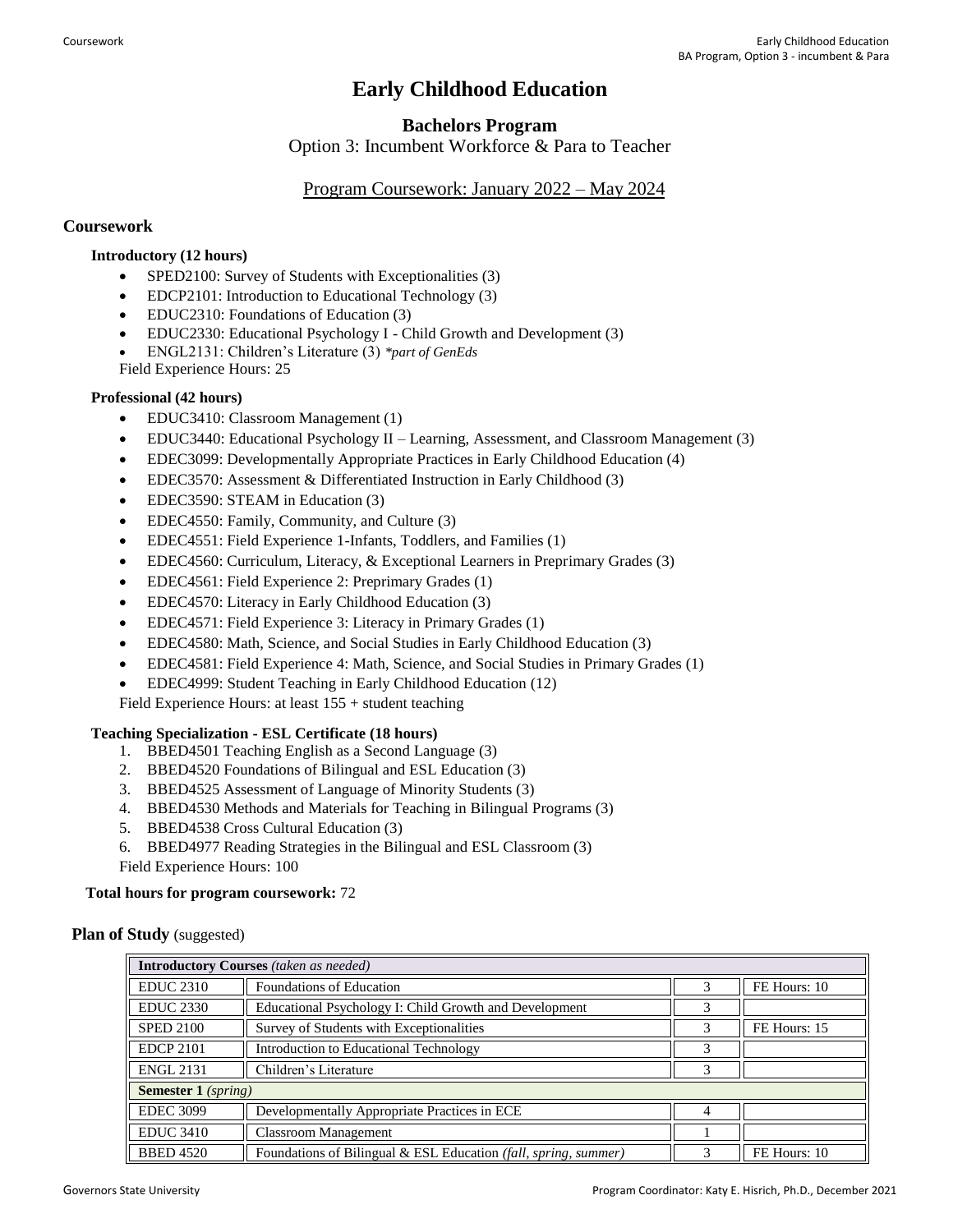| Semester 2 (summer)        |                                                                  |    |                 |  |
|----------------------------|------------------------------------------------------------------|----|-----------------|--|
| <b>EDEC 3570</b>           | Assessment and Differentiated Instruction in EC                  | 3  |                 |  |
| <b>EDEC 3590</b>           | <b>STEAM</b> in Education                                        | 3  |                 |  |
| <b>Semester 3 (fall)</b>   |                                                                  |    |                 |  |
| <b>EDEC</b> 4550           | Family, Community, and Culture                                   | 3  |                 |  |
| <b>EDEC 4551</b>           | Field Experience 1: Infant, Toddler, & Families                  |    | FE Hours: $35+$ |  |
| <b>EDUC 3440</b>           | Educational Psychology II: Learning, Assessment, & Classroom Man | 3  | FE Hours: 15    |  |
| <b>BBED 4501</b>           | Teaching English as a Second Language                            | 3  | FE Hours: 20    |  |
| <b>Semester 4 (spring)</b> |                                                                  |    |                 |  |
| <b>EDEC</b> 4560           | Curriculum, Literacy & Exceptional Learners, Pre-Primary         | 3  |                 |  |
| <b>EDEC</b> 4561           | Field Experience 2: Preprimary                                   |    | FE Hours: $35+$ |  |
| <b>BBED 4525</b>           | Assessment of Language Minority Students                         | 3  | FE Hours: 20    |  |
| <b>BBED 4530</b>           | Methods and Materials for Teaching in Bilingual                  | 3  | FE Hours: 20    |  |
| <b>Semester 5</b> (summer) |                                                                  |    |                 |  |
| <b>BBED 4538</b>           | <b>Cross-cultural Education</b>                                  | 3  | FE Hours: 10    |  |
| <b>BBED 4977</b>           | Reading Strategies in the Bilingual and ESL Classroom            | 3  | FE Hours: 20    |  |
| Semester 6 (fall)          |                                                                  |    |                 |  |
| <b>EDEC</b> 4570           | Literacy in Early Childhood                                      | 3  |                 |  |
| <b>EDEC</b> 4571           | Field Experience 3: Literacy in Primary Grades                   | 1  | FE Hours: $35+$ |  |
| <b>EDEC 4580</b>           | Math, Science, and Social Studies in Early Childhood             | 3  |                 |  |
| <b>EDEC 4581</b>           | Field Experience 4: Math, Science, SS in Primary Grades          | 1  | FE Hours: 35+   |  |
| <b>Semester 7</b> (spring) |                                                                  |    |                 |  |
| <b>EDEC 4999</b>           | Student Teaching in Early Childhood Education                    | 12 | FE: 5 days/week |  |

#### **Course Offerings**

Spring only

- EDEC3099: Developmentally Appropriate Practices in Early Childhood Education (4)
- EDEC4560: Curriculum, Literacy, & Exceptional Learners in Preprimary Grades (3)
- EDEC4561: Field Experience 2: Preprimary Grades (1)

#### Fall only

- EDUC3440: Educational Psychology II Learning, Assessment, and Classroom Management (3)
- EDEC4550: Family, Community, and Culture (3)
- EDEC4551: Field Experience 1-Infants, Toddlers, and Families (1)
- EDEC4570: Literacy in Early Childhood Education (3)
- EDEC4571: Field Experience 3: Literacy in Primary Grades (1)
- EDEC4580: Math, Science, and Social Studies in Early Childhood Education (3)
- EDEC4581: Field Experience 4: Math, Science, and Social Studies in Primary Grades (1)
- Summer only
- EDEC3570: Assessment & Differentiated Instruction in Early Childhood (3)
- EDEC3590: STEAM in Education (3)
- BBED4538: Cross Cultural Education (3)
- BBED4977: Reading Strategies in the Bilingual and ESL Classroom (3)

Fall and Spring

- EDUC3410: Classroom Management (1)
- EDUC3440: Educational Psychology II Learning, Assessment, and Classroom Management (3)
- EDEC4999: Student Teaching in Early Childhood Education (12)
- BBED4501: Teaching English as a Second Language (3)
- BBED4520: Foundations of Bilingual and ESL Education (3)
- BBED4525: Assessment of Language of Minority Students (3)
- BBED4530; Methods and Materials for Teaching in Bilingual Programs (3)
- ENGL2131: Children's Literature (3) *\*part of gen-eds*

Fall, Spring, and Summer

- SPED2100: Survey of Students with Exceptionalities (3)
- EDCP2101: Introduction to Educational Technology (3)